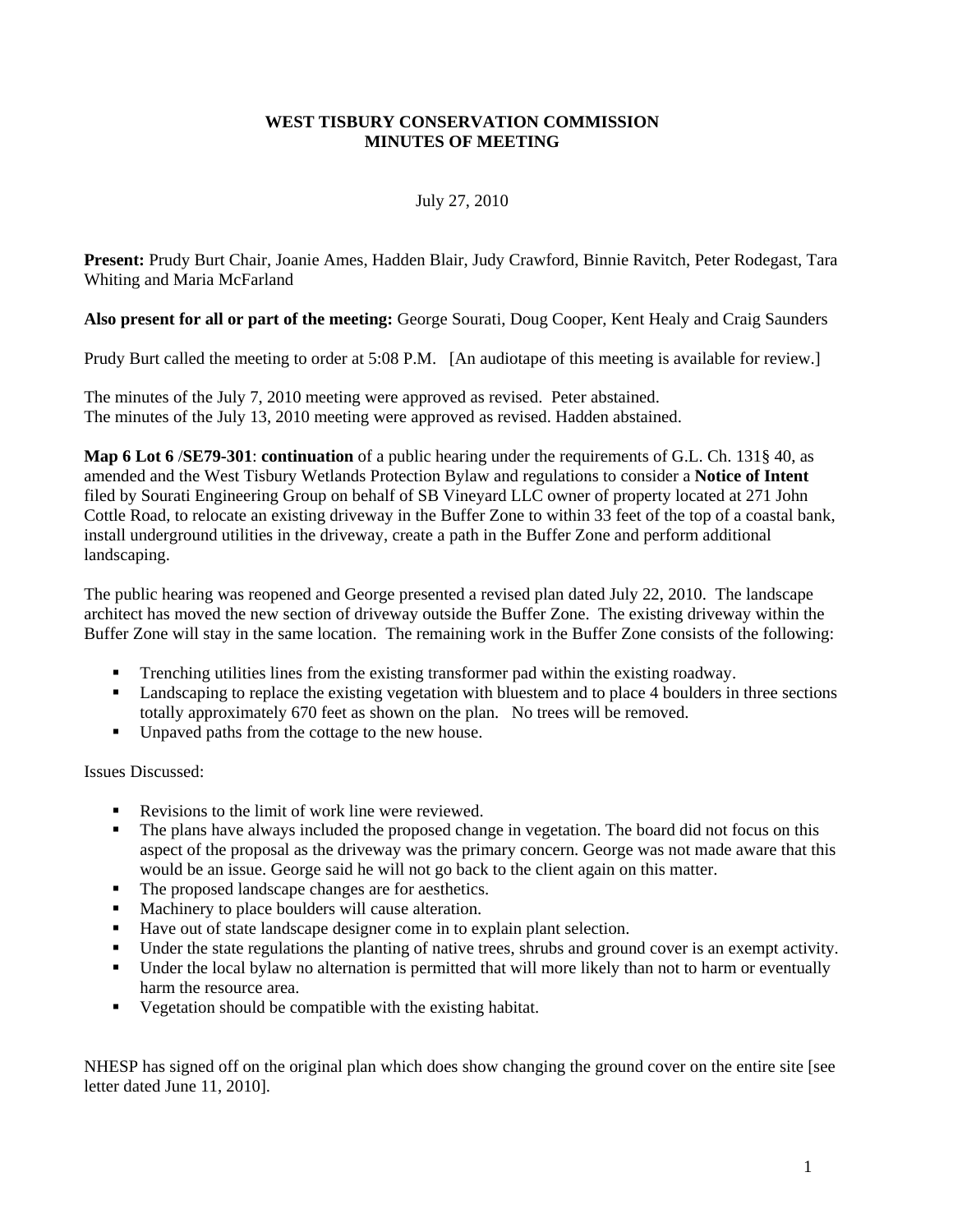The public hearing was closed.

After a lengthy discussion, a motion was made and seconded to approve the project as described including the paths, utility installation and areas of the Buffer Zone to be landscaped, *except* that, the proposed use of blue stem as the ground cover and installation of boulders in the Buffer Zone is not approved until the landscape designer provides the Commission with more information as to why this area requires a change in vegetation, the purpose of the boulders and the method of construction and plan to maintain the new plants. The ground cover to be used must be compatible with the existing habitat.

Prudy, Binnie, Peter and Tara voted in favor of the project. Judy and Hadden abstained. Special conditions will be drafted and approved at the August  $10<sup>th</sup>$  meeting.

The members thanked George for all his efforts to keep the driveway in its current location.

**Map 35 Lot 4:** Public meeting on a **Request for Determination of Applicability** filed by Anne S. Fisher owner of 137 Road to Great Neck. The project consists of the installation of a new well within 23 feet of the top of a bank. No one was present for the applicant. Maria explained the project. The Board of Health issued a variance so that the distance between the well and the leach field could be reduced from 200 ft. to 150 ft. This means that the new well will be 72 ft. from the top of the bank. An auger will be used so that the installation will be dry. The members reviewed the plan and site visit pictures taken on July  $22<sup>nd</sup>$ .

A motion was made and seconded to issue a Negative Determination pending receiving a copy of the revised plan. All in favor.

# **Old Business:**

**Mill Pond Committee:** Kent and Craig addressed the Commission in regard to the list of tasks outlined in the RFP that are going to be handled by the committee rather than being farmed out to a consultant. Prudy read the list into the record. Kent has made a raft to use in the pond in order to determine the hydraulics of the pond and take test samples the bottom sediment. The raft should not be left by the pond as it could be a liability issue for the Town if someone took the raft into the pond. It will be chained and stored behind the police station.

 They explained that they will do the sediment testing. Down the road these samples would need to be sent to a state certified lab for testing. The white pipes in the pond serve as markers and a point of reference for this testing.

 The raft does not need a permit from the Commission as activities that are temporary and are necessary for planning and design purposes, exploratory borings, sediment samplings etc) are exempt under 310 CMR  $10.02$  (2)(b)(1)(d).

**Map 25 Lot 4/ Nelson:** Kent also spoke with the Commission about Ann Nelson's desire to place a fence along her property line on the edge of the pond and dam. Kent said that a fence can be placed along the top of the dam over the spillway. Kent will sort this out in more detail with Ann Nelson. No action was taken.

**Map 3 Lots 73.1, 73.2 & 79/ SE79-298/Alton/** Draft special conditions dated July 26, 2010 were reviewed and discussed. Mark Manganello of LEC Environmental assisted in the drafting. Doug Cooper participated in the review. After discussion, a motion was made and seconded to approve the special conditions for the Alton project. Prudy, Tara, Judy and Binnie voted in favor. Peter and Hadden abstained.